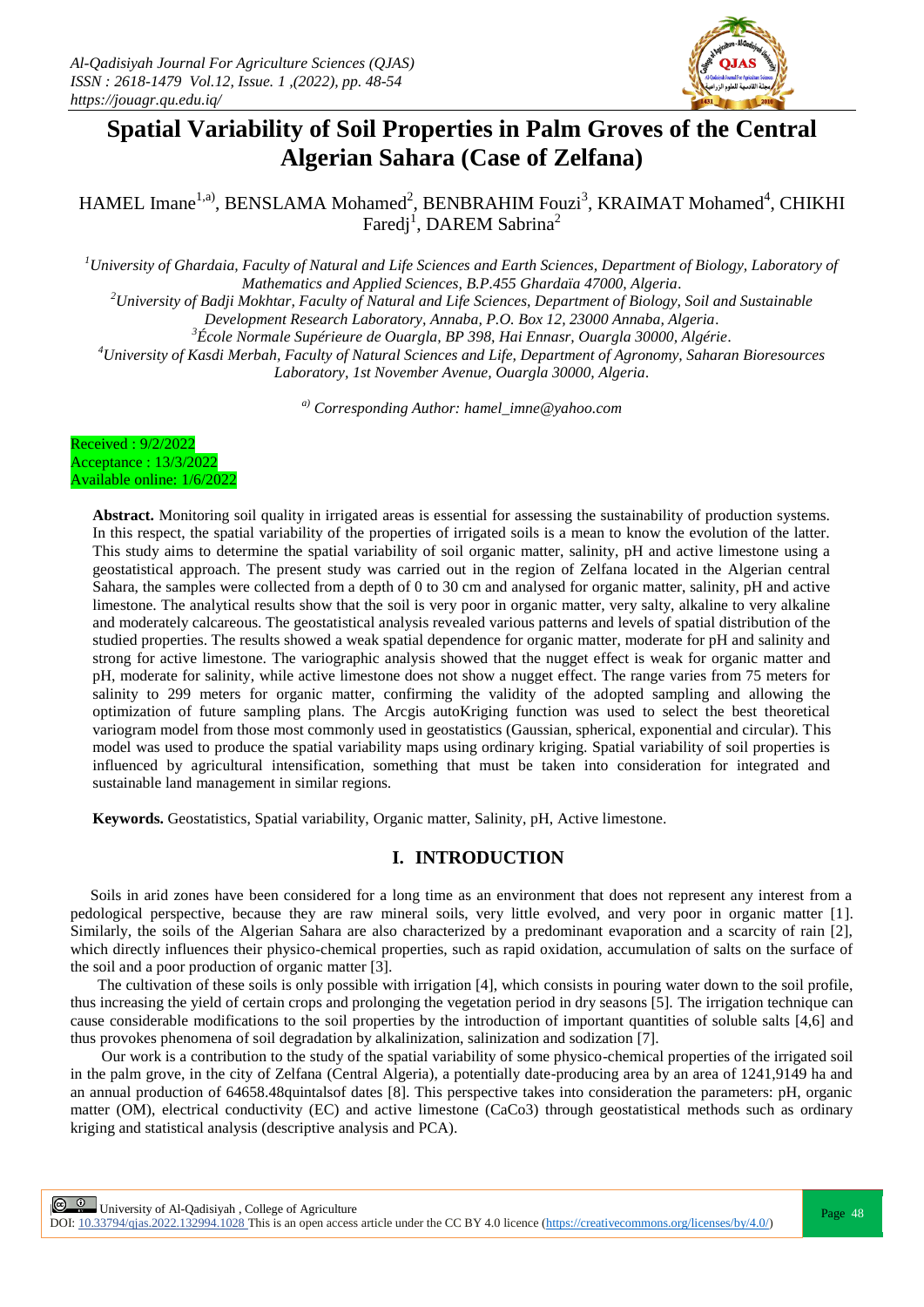

# **II. MATERIAL AND METHODS**

## *Study Area*

The study has been carried out in the palm groves in the city of Zelfana (central Algeria) created in 1958 (fig.1). The experimental site covers a total area of 42 ha (latitude 32° 23′ north, 4° 13′ east and at an altitude of 355m).



**FIGURE 1.** Location of the study area of Zelfana (Algeria).

 The climate of the study area is typically Saharan, characterized by two seasons: a hot and dry season (from April to September) and a moderate season (from October to March) with a large difference between summer and winter temperatures and an extreme temperature that can reach to 50 $^{\circ}$ C in July. Annual rainfall is low ranging from 100 to 200 mm/year [9].

 The soil structure in Zelfana belongs to the domain of the Saharan platform, mostly covered by recent age formations, represented mainly by calcareous gypsum crusts and alluvial deposits [10].

 It should be noted that these palm groves are irrigated by water of Albian origin, characterized by a salinity that varies from 1.65 to 2.35 dS/m at 25 $^{\circ}$ C with an average of 1.96 $\pm$ 0.25 dS/m at 25 $^{\circ}$ C [11].

# *Soil Sampling and Analysis*

 Soil sampling was carried out randomly to a depth of 0-30 cm using an auger. The distribution of the sampled points is shown in Figure 2.



**FIGURE 2.** Spatial distribution of sampled points.

 The samples were air-dried, then sieved with a 2mm square mesh sieve then transferred to the laboratory for the determination of organic matter content, according to the method of WALKLEY and BLACK. The electrical conductivity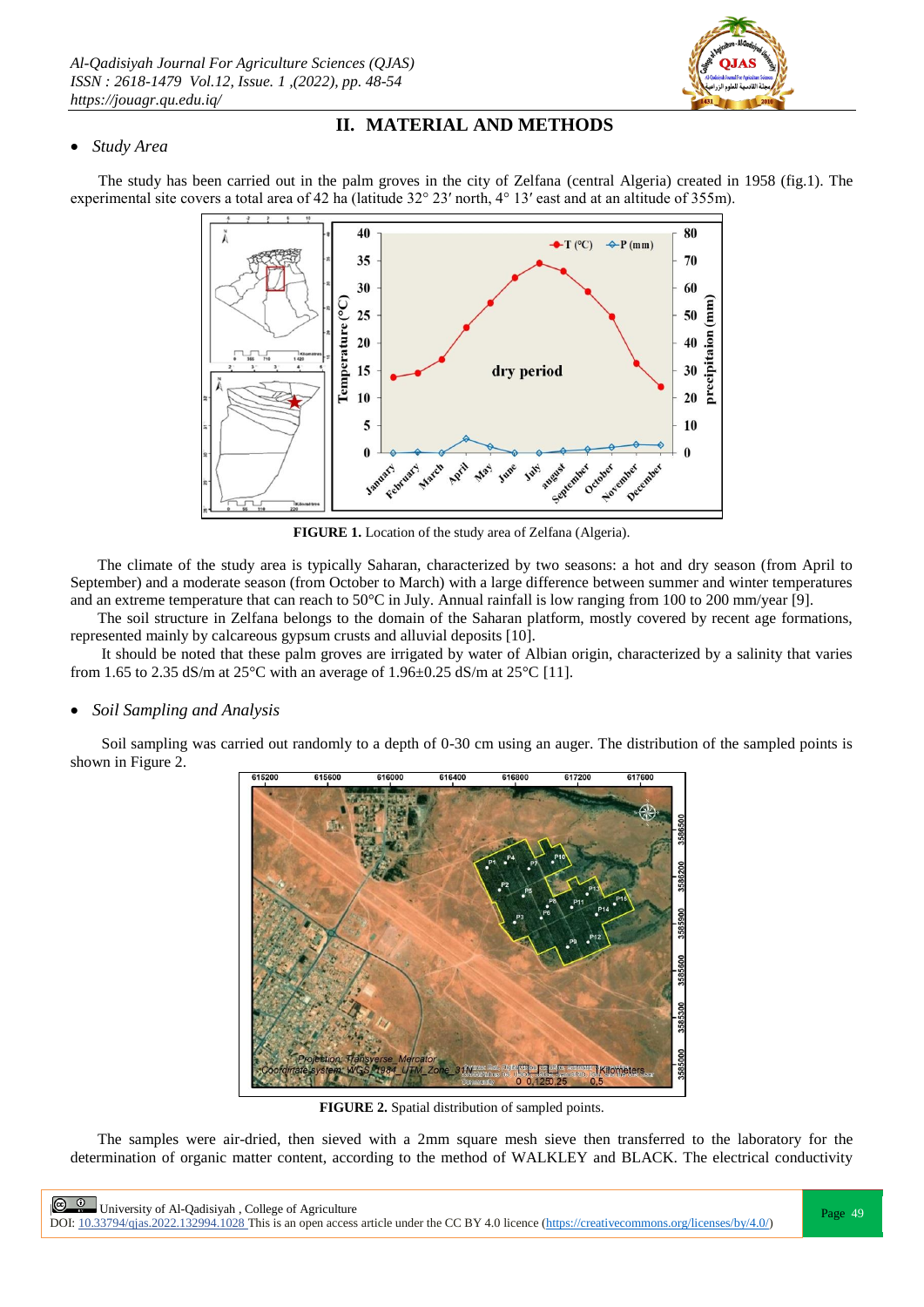

and the pH were measured at a temperature of  $25^{\circ}$ C on a soil to water ratio of  $1/5$ . The determination of active limestone is carried out according to the method of Drouineau-Galet.

#### *C. Statistical Analysis*

 The results were subjected to a descriptive analysis in which, the various descriptive parameters were calculated. The Principal Component Analysis (PCA) was also established for the quantitative variables using R software (v3.5.3).

 The spatial data was interpolated according to the kriging method using the "AUTOKRIGE" function of the "AUTOMAP" package under R v3.5.3. In fact, the "AUTOKRIGE" function aims to choose the best theoretical model of a variogram among those most used in geostatistics (Gaussian, spherical, exponential and circular) [12,13]. The geostatistical models generated were subsequently run on ArcGIS v10.3 to obtain thematic variability maps for each parameter studied. The coefficient of variation (intensity of variability) is interpreted according to the scale of Nolin et al. (1997): CV (%) = 100.σ/m, including: CV<15% low, 15%<CV<35% moderate, 35%<CV<50% high, 50%<CV<100 very high.

## **III. RESULTS AND DISCUSSIONS**

The results related to the study of soil parameters in the palm grove of Zelfana are summarized in the following table.

| <b>Parameters</b> | <b>Maximum</b> | <b>Minimum</b> | mean | standard deviation | $CV\%$ |
|-------------------|----------------|----------------|------|--------------------|--------|
| OM (%)            | 0.45           | 0.13           | 0.23 | 9.09-              | 13.54  |
| pΗ                | 8.62           | 8.07           | 8.27 | 0.15               | 1.88   |
| $EC$ (dS/m)       | 2.61           | 0.92           | 2.02 | 0.42               | 20.66  |
| active $(CaCO3)$  | 9.71           | 35             | 6 59 | 1.8                | 27.66  |

**TABLE 1.** The values of the physico-chemical properties of the soil of the palm grove of Zelfana (Algerian center).

Table 1, shows that the studied soil has an organic matter content between 0.13 and 0.45 % with an average of 0.23 $\pm$ 0.09 %, which reflects a poverty of this soil in organic matter. The pH value is high in the order of 8.27±0.15, indicating a very alkaline reaction of the studied soil. While, electrical conductivity (EC) presents a maximum of 2.61 dS/m which classifies the studied soil as salty to very salty. The average value of active limestone is  $6.59 \pm 1.8$  % indicates that the *Zelfana* palm grove has a moderately calcareous soil.

 The coefficient of variation for the parameters studied shows little spatial variation in organic matter (43.54%), electrical conductivity (20.66%) and active limestone (27.37%). However, the pH values seem homogeneous (1.88%).

 In order to analyze the spatial dependence of these parameters, we used the Variogram tool with the "AUTOKRIGE" function for a better choice of the theoretical model. The obtained results are detailed in the table 2 and graphically represented by figure 3.

|                | <b>Best-Fit</b> | <b>Nugget</b>     | Sill     | Range | Ratio              |
|----------------|-----------------|-------------------|----------|-------|--------------------|
|                | Model           | (C <sub>0</sub> ) | $(C0+C)$ | (m)   | $\frac{6}{9}$      |
| OМ             | Gaussian        | 0.01              | 0.01     | 299   | $> 75 \%$ (Low)    |
| pH             | spherical       | 0.02              | 0.03     | 98    | 25-75 % (Moderate) |
| EC             | Gaussian        | 0.11              | 0.25     | 75    | 25-75 % (Moderate) |
| Active $CaCO3$ | Exponential     |                   | 4.1      | 102   | (High)<br>$< 25\%$ |

**TABLE 2.** Best-fit variogram models.

 The autoKrige function showed that the most reliable model to represent the organic matter and electrical conductivity data is the Gaussian model. The spherical model is the most reliable model for pH and the exponential model for active limestone.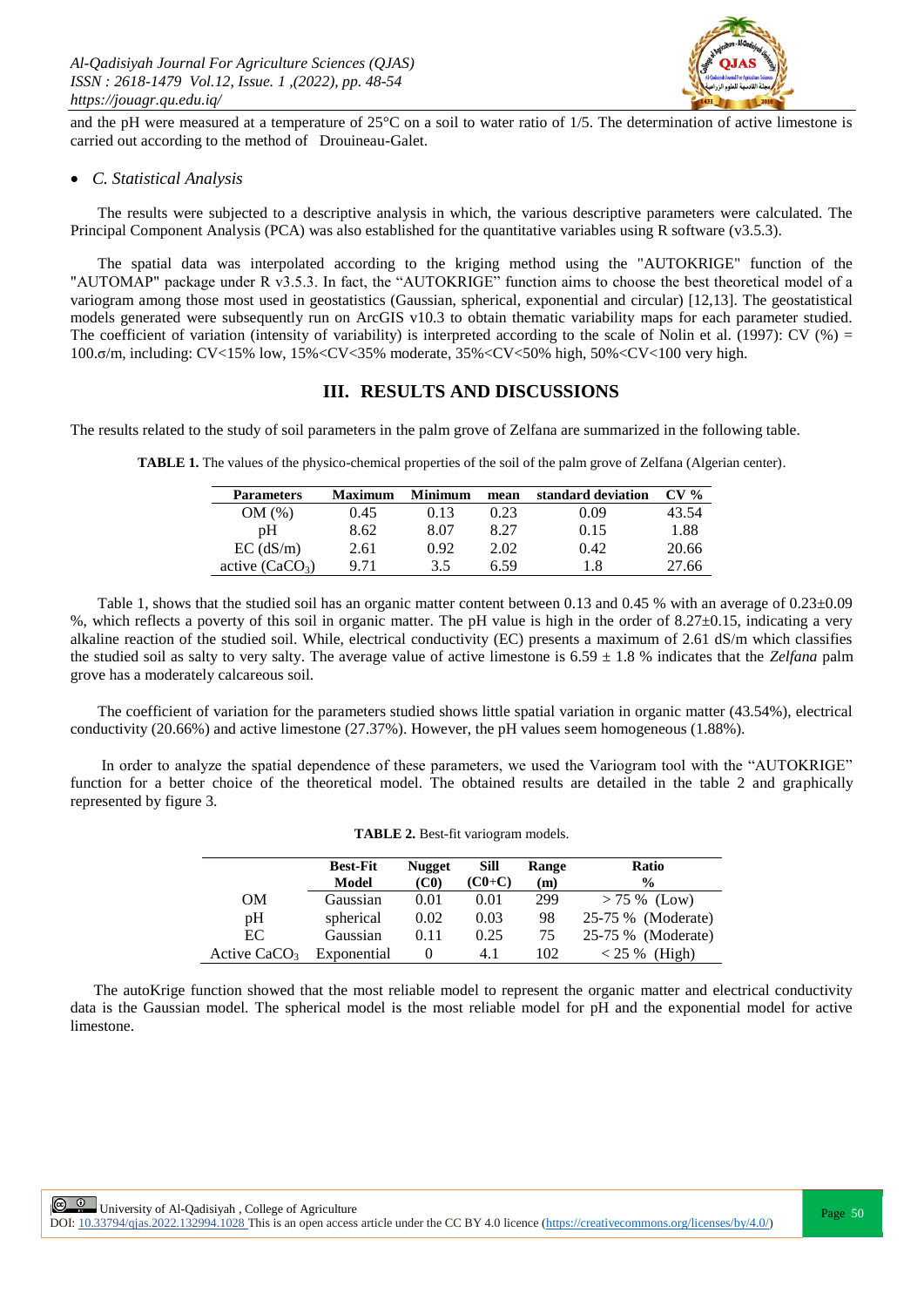*Al-Qadisiyah Journal For Agriculture Sciences (QJAS) ISSN : 2618-1479 Vol.12, Issue. 1 ,(2022), pp. 48-54 https://jouagr.qu.edu.iq/*





**FIGURE 3.** Experimental variograms of the studied parameters, (a) Organic matter, (b) pH (spherical), (c) electrical conductivity (Gaussian), (d) active limestone (exponential).

 According to Figure 3, the variogram representing organic matter has a step of 0.01 and a range of 299 m, of which, the nugget effect is in the order of 0.01. That of EC (step of 0.25, a range of 75 m) has a nugget effect equal to 0.11. The representation of pH revealed a step of 0.03 and a range of 98 m with a nugget effect of 0.02. Whereas, the active limestone variogram has a step of 4.1, a range of 102 m and does not show a nugget effect.

 Based on the best variogram models obtained, the spatial variation maps of different studied parameters are presented in Figure 4.



**FIGURE 4.** Map of spatial variability of the studied parameters, (a) organic matter, (b) pH, (c) electrical conductivity, (d) active limestone.

 Figure 4, shows a high variation of organic matter in the studied plot with a coefficient of variation of 43.54%. A moderate variation is observed for electrical conductivity and active limestone with a coefficient of 20.66% and 27.37%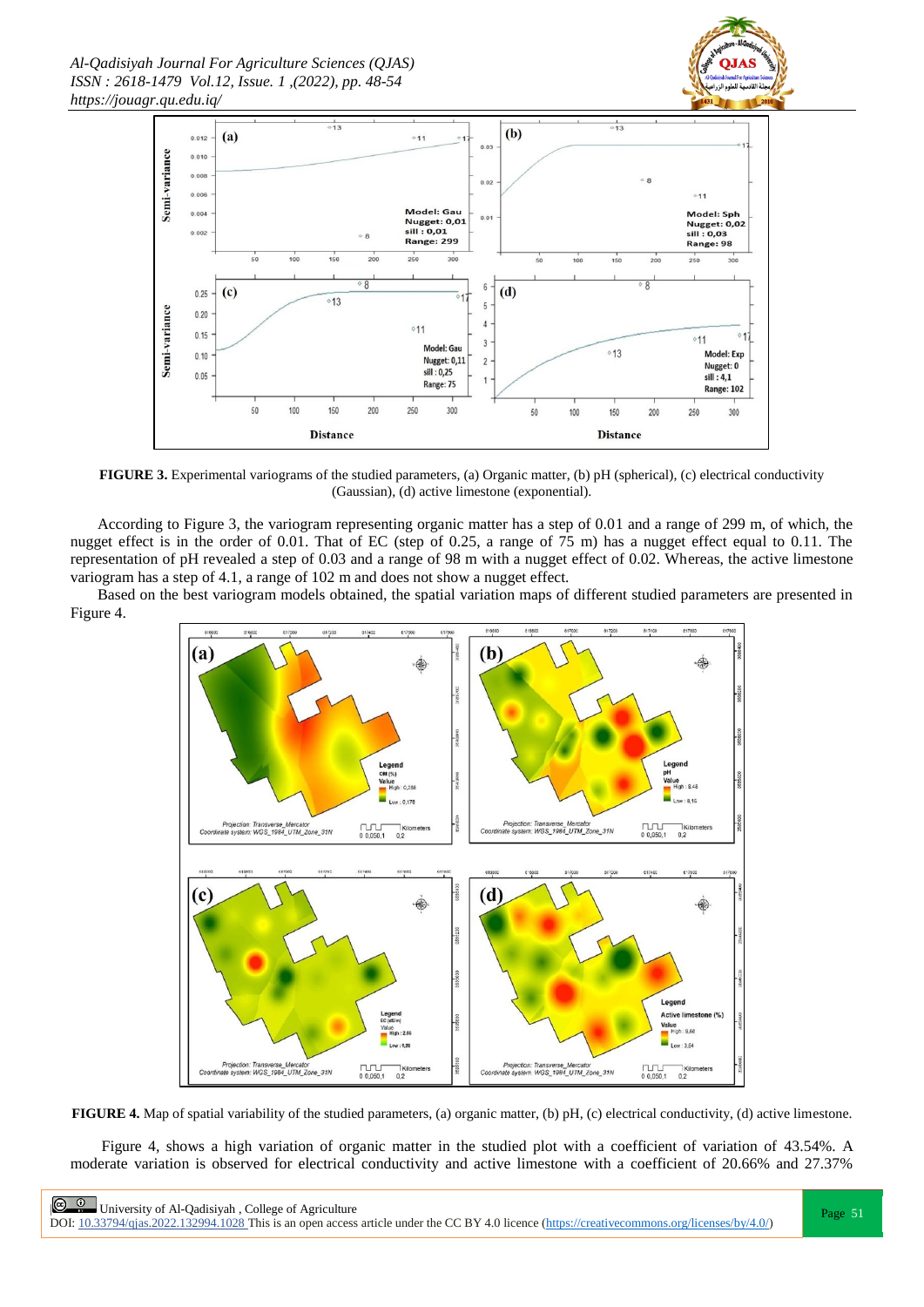

respectively. For pH, the coefficient of variation of about 1.88% shows a low variation.

 Principal component analysis (PCA) is applied to check for possible correlations between the studied soil parameters. The results obtained are summarized in Figure 5.



**FIGURE 5.** Principal component analysis (PCA) between the soil parameters studied.

 According to figure 5, the contribution rate of axis 1 is 48.82%, that of axis 2 is 24,75, reflecting a good representation of the variables studied on the factorial plan with 73.57% of total inertia.

Axis 1 represents a positive correlation between the parameters MO, EC and negative with pH. Axis 2 shows a negative correlation of the pH factor with the active limestone factor. In general, we found that the two parameters MO and EC are negatively correlated with the other two parameters (pH and active CaCO<sub>3</sub>).

#### **IV. DISCUSSION**

 Soil analyses of the palm grove of Zelfana (Central Algeria) revealed that the soil is very poor in organic matter with an average content of 0.23±0.09%. Several authors have reported that the Algerian Sahara soils are known to be, as a whole, poor in organic matter which is often less than 0.1% [14,15,6,16].

 This poverty in OM can be justified, on one hand, by the extreme climatic conditions of the Saharan regions, in particular temperature and rainfall [17,18]. On the other hand, agricultural intensification including irrigation can be considered as an incubator of optimal conditions (humidity and temperature) for the degradation of soil organic matter in Mediterranean regions [19,20].

 The results of soil pH analysis in the study area show that the soil is alkaline to very alkaline with an average pH value of about 8.27±0.15. The values recorded are within the range for soils in arid regions, from a pH slightly below 7 to a pH of around 9 [21-24,6, 25,4,26]. Inside the soil, when roots take up mineral elements in the state of anions, such as nitrate NO  $^{-3}$ they releases OH- which induces an alkalinization of the soil [27].

The soil of the palm grove in Zelfana is salty to very salty with an average electrical conductivity of  $2.02\pm0.42$  dS/m. The salts accumulated in the soil come mainly from irrigation water, knowing that the salinity of the latter varies from 1.65 to 2.35 dS/m at  $25^{\circ}$ C in the region of Zelfana [11]. These waters belong to class C3, characterized by a high salinity. They are unusable even with good drainage [21]. These results are similar to those obtained by [28]. The accumulation of salts in the Saharan areas is due to the scarcity of rainfall that does not penetrate deeply into the soil to cause appreciable infiltration [16]. The rise of salts to the surface and soil desiccation are due to high evaporation rates [29].

 The results show that the soil is moderately calcareous. The active limestone content of the study area varies from 3.5 to 9.71%. This moderate fraction may be the result of leaching of limestone from the surface horizon to the horizon down below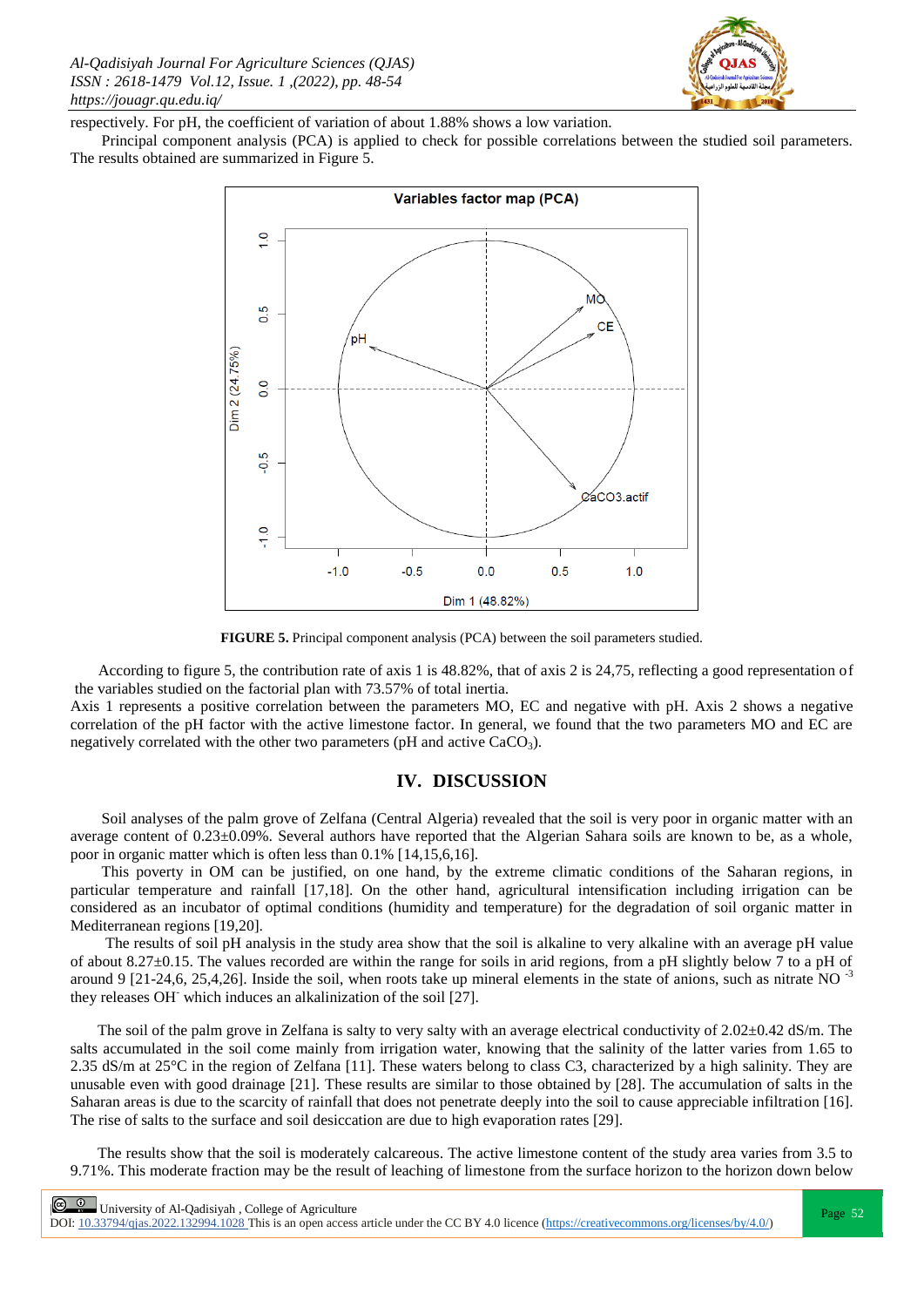

following irrigation, which highlights a decarbonation gradient [30-33,21,34,35]. Since active limestone dissolves rapidly in soil solutions [36], the accumulation of limestone in the soil (limestone profile) becomes higher in depth [37,38].

 The results of the multiple correlation study showed no significant correlation between the different parameters studied (P> 0.05). Nevertheless, the most important positive correlation was noted between organic matter (OM) and electrical conductivity (EC) (R=0.43). The electrical conductivity increases with the contribution of organic matter, the organic matter increased the salinity of the soil through the mineralization of these organic compounds [39].

 Other negative correlations were similarly recorded between pH and active limestone (R=-0.45), on one hand, and between pH and electrical conductivity on the other (R=-0.3751). The pH increases when the calcium concentration in the solution decreases [40]. The decrease in pH is related to the presence of limestone in the soil [41]. For the electrical conductivity, this result is close to the work of [42], the study of the relationship between pH and EC shows a negative correlation.

 The variographic analysis revealed a low nugget effect, which means that the variation of organic matter, pH and salinity at distances less than the sampling step (150 m), the nugget effect of active limestone is (0) which signified the reliability of sampling step. Indeed, the nugget effect can be defined as an indicator of continuity at close distances [43]. A significant nugget effect requires additional sampling of properties at smaller distances in order to detect spatial dependence [44].

 Spatial dependence is determined by the ratio between the nugget and the bearing and is expressed as a percentage [45]. The spatial dependence of organic matter is low with a value of 100%, salinity and pH are moderately spatially dependent, the nugget to step ratio values are  $44\%$  and  $66.67\%$  respectively. Active limestone is in the class ( $\langle 25\%$ ), which is consistent with strong spatial dependence (Table 2).

 After selecting the best performing variogram models, spatial variability maps were made by ordinary kriging. These maps show that the highest values are recorded as follows: organic matter in the east of the study area, pH in the southeast, salinity in the west and active limestone in the northeast.

# **CONCLUSION**

 The study of spatial variability of soil properties in the Zelfana palm grove (central Algerian Sahara) was carried out by random sampling of fifteen (15) profiles. The results obtained revealed that the studied soil is very poor in organic matter and alkaline to very alkaline. We also recorded that the soil is very salty and moderately calcareous.

The study of multiple correlations showed no significant correlation between the different parameters studied ( $P$  > 0.05). Nevertheless, the most important positive correlation was noted between OM and EC and other negative correlations were similarly recorded between pH and active  $CaCO<sub>3</sub>$ . The spatial variation of organic matter is high with a CV of 43.54%, moderate for electrical conductivity and active limestone with a CV of 20.66% and 27.37% respectively. While that of pH is low with a CV of 1.88%. The most reliable variogramm models of the studied parameters are the Gaussian model for organic matter and electrical conductivity, the spherical model for pH and the exponential model for active limestone. Organic matter is weakly space dependent, salinity and pH are moderately space dependent, and active limestone has strong space dependence. The study on spatial variability is interesting for a good understanding of the current situation of agricultural soils in order to better manage, maintain and improve their productivity.

## **REFERENCES**

- [1] Aubert, G.1960. Les sols de la zone aride. Colloque général sur les problèmes de la zone aride. Paris, p.4.
- [2] Hamdi, A.B. 2001. Le fonctionnement actuel et passé de sol du sud Sahara (cuvette d"Ouargla) approche micro morphologique, géochimique, minéralogique et organisation spatiale. Thèse doctorat. I.N.A Paris Grignon. 281 p.
- [3] OMM. 2005. Le climat et la dégradation des sols. Organisation météorologique mondiale, pp. 10-20.
- [4] Benbrahim, F. 2001. Etude de l"effet saisonnier de la nappe phréatique sur la dynamique des sels solubles dans un sol cultivé et non cultivé dans la cuvette de Ouargla (Cas de l"exploitation de l"I.A.S.). Mémoire d"ingénieur d"Etat, I.A.S., Ouargla, 111p.
- [5] Frenken K. 1997. Irrigation potential in Africa : A basin approach (Vol. 4). Food & Agriculture Org.
- [6] Daoud, Y., Halitim, A. 1994. Irrigation et salinisation au Sahara Algérien. Sécheresse 5(3), pp. 151-160.
- [7] Cheverry, C.L., Robert, M. 1998. La dégradation des sols irrigués et ressource en eau : une menace pour l"avenir de l"agriculture et pour l"environnement des pays au sud de la méditerranée. Etude et gestion des sols 5(4), pp. 217-226.
- [8] DSA. 2021. Direction des services agricoles. Rapport des cultures en wilaya.
- [9] O.N.M. 2020. Données climatiques de la région de Ghardaïa. Ed. Office National de la Météorologie, Ghardaïa.
- [10] D.P.A.T. 2005. Atlas de la Wilaya de Ghardaïa. Ed. El Alamia 142 P.
- [11] Ouali, S., Mehmah, B., Malek, A. 2007. Etude de faisabilité d"utilisation des eaux thermales de Zelfana Dans la Production d"Hydrogène. Centre de Développement des Energies Renouvelables. Algérie.
- [12] Nolin, M.C., Caillier, M.J., Wang, C. 1991. Variabilité des sols et stratégie d'échantillonnage dans les études pédologiques détaillées de la plaine de Montréal. Canadian journal of soil science. 71, pp.439-451.

**Page 53**<br>Page 53

DOI:  $10.33794/q$ jas.2022.132994.1028 This is an open access article under the CC BY 4.0 licence (https://creativecommons.org/licenses/by/4.0/)